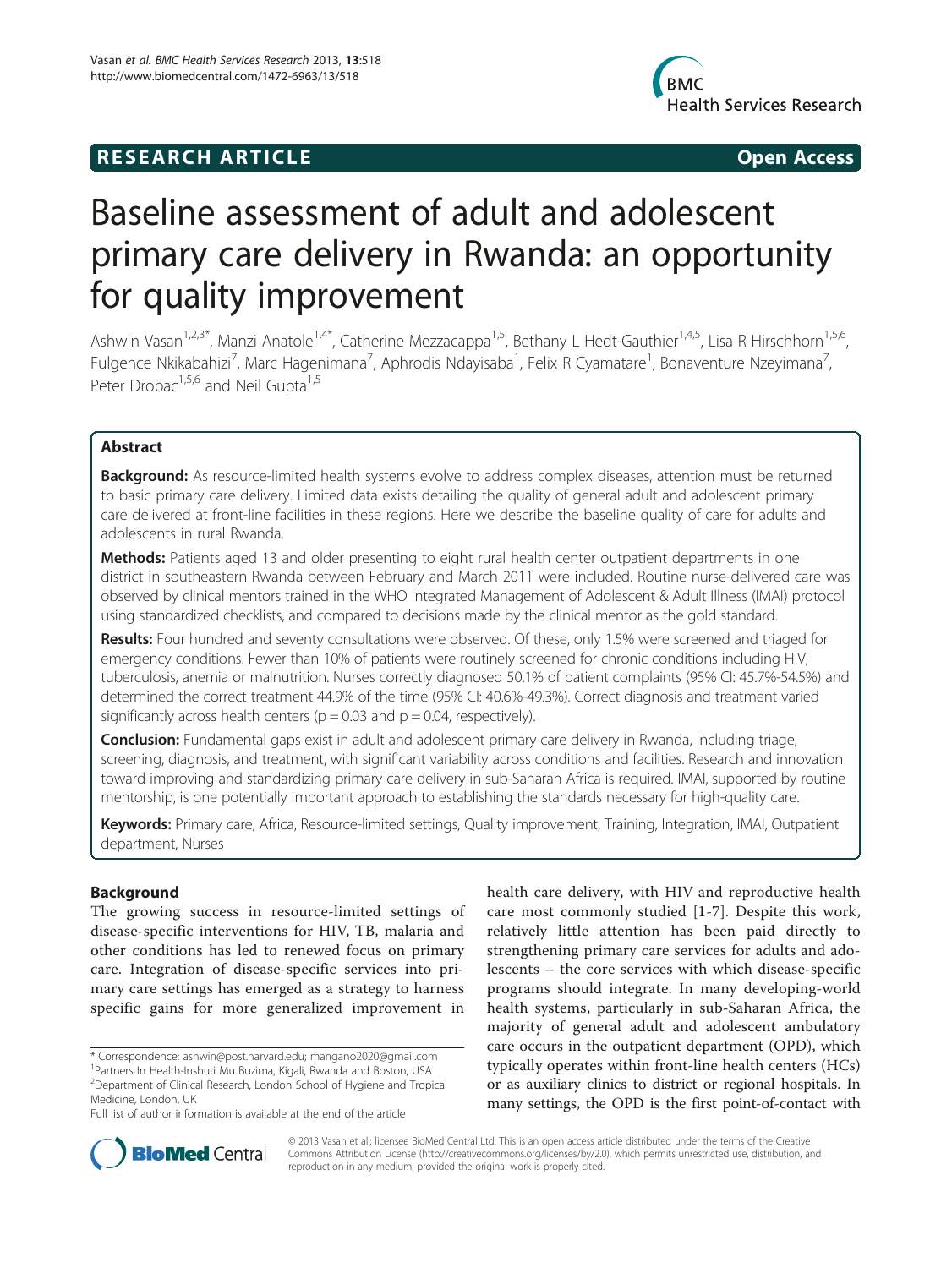formalized health infrastructure for patients who are not already enrolled in other specialized ambulatory services (e.g. antenatal or TB care), or care for specific chronic diseases (e.g. HIV). As such, the OPD serves a critical function in the health system through triaging for life-threatening conditions, screening for chronic diseases and modifiable risk factors, diagnosis of acute illness, and appropriate management of both acute and chronic conditions. However, there are currently no benchmarks or targets established to define quality of care for adults and adolescents for most conditions in this primary care setting.

Few rigorous studies have been done on how to develop a standardized, integrated approach across conditions for the initial adult patient screening and work-up in resource-limited settings [\[8,9](#page-7-0)]. The few existing studies suggest that standardization and integration could be an important component of improving primary care and health worker performance [[10](#page-7-0)-[14\]](#page-7-0), but more research is needed. Aside from disease-specific analyses and one qualitative survey [\[15](#page-7-0)] a literature review did not identify any reports describing the quality of general ambulatory primary care for adults and adolescents in any resourcelimited setting.

Many tools have been developed for services for selected conditions delivered within OPDs, including malaria, STIs, and TB. In addition, an integrated guideline for respiratory disease was developed and tested in southern Africa [\[16](#page-7-0)-[18](#page-7-0)]. The World Health Organization (WHO) and partners have attempted to standardize general adult and adolescent primary care services, called IMAI – the Integrated Management of Adolescent & Adult Illness [[19](#page-7-0)]. Building off the success of the Integrated Management of Childhood Illness (IMCI) for children under-five years [\[20\]](#page-7-0), IMAI is targeted for use by front-line health care workers, and consists of simplified, syndromic clinical protocols within a single integrated guideline for common presenting illnesses in adults and adolescents. Like IMCI, these syndromic protocols are organized around symptoms (e.g. fever, cough, diarrhea, etc.) and include a simplified approach to patient history and physical exam. These protocols then provide prescriptive guidance on the management (triage, screening, diagnose, treatment, and follow-up and referral) for a variety of conditions commonly seen in adult outpatient care. Unlike IMCI [\[21-26](#page-7-0)], IMAI has undergone little study, with limited, mostly unpublished validations from South Africa Simoes E, et al: Preliminary Analysis of IMAI Validation Studies. data.], Ethiopia [\[27](#page-7-0)], and Lesotho [Seung KJ, et al: Validation of Integrated Management of Adolescent and Adult Illness (IMAI) guidelines for patients with respiratory symptoms in Lesotho. Unpublished.].

The objective of this study is to describe the routine quality of care for adults and adolescents at OPDs in a

rural district in Rwanda in order to document the current quality of care, identify needs for improvement, and propose possible interventions going forward.

# Methods

# Study setting

The study was conducted in southern Kayonza District, in Rwanda's Eastern Province, with an estimated total population of approximately 190,000 people [\[28\]](#page-7-0). The study was conducted at all eight of the Ministry of Health (MOH) health centers that fall under the district hospital catchment area, and all of which receive support from Partners In Health-Inshuti Mu Buzima (PIH-IMB). PIH-IMB is a non-governmental organization partnering with the MOH since 2005 to strengthen health systems in three rural districts in Rwanda. Rwandan HCs are generally staffed by nurses holding the equivalent of a secondary school education in nursing. These nurses undergo no specific training in adult and adolescent primary care aside from their degree program and practice experience. There are, however, a number of disease-specific didactic trainings provided by the MOH and partners that some nurses may attend. Routine documentation of delivery of care is done in the OPD register, a standard lined registry that contains basic demographic, diagnostic and treatment data.

# Study population

The study was conducted between February 1, 2011, and March 31, 2011. Consecutive patients 13 years or older presenting to the OPD were eligible for the study. There is no clearly defined age cut-off between childhood and adolescence in Rwanda [\[29](#page-7-0)]. Age 13 was chosen for this study based on definitions used by the United States' Centers for Disease Control (CDC) [[30](#page-7-0)]. Data at each health center were collected over one week, with all centers visited in eight successive weeks.

# Data collection

Data were collected by a clinical mentor, employed by the MOH and assigned to train and supervise OPD nurses as part of a larger initiative to improve quality of care at health centers in the district [[31](#page-7-0)]. Supervision and clinical mentoring activities had not yet begun at the time of baseline data collection. The clinical mentor had the equivalent of a bachelor's degree in nursing with five years of relevant clinical experience. The clinical mentor underwent extensive didactic and practical training in the adapted IMAI protocols, mentoring and quality improvement. The standard WHO-IMAI protocols [[32\]](#page-7-0) were previously adapted and translated by the study staff and district MOH partners through consensus guideline review and pilot testing so as to adhere to Rwandan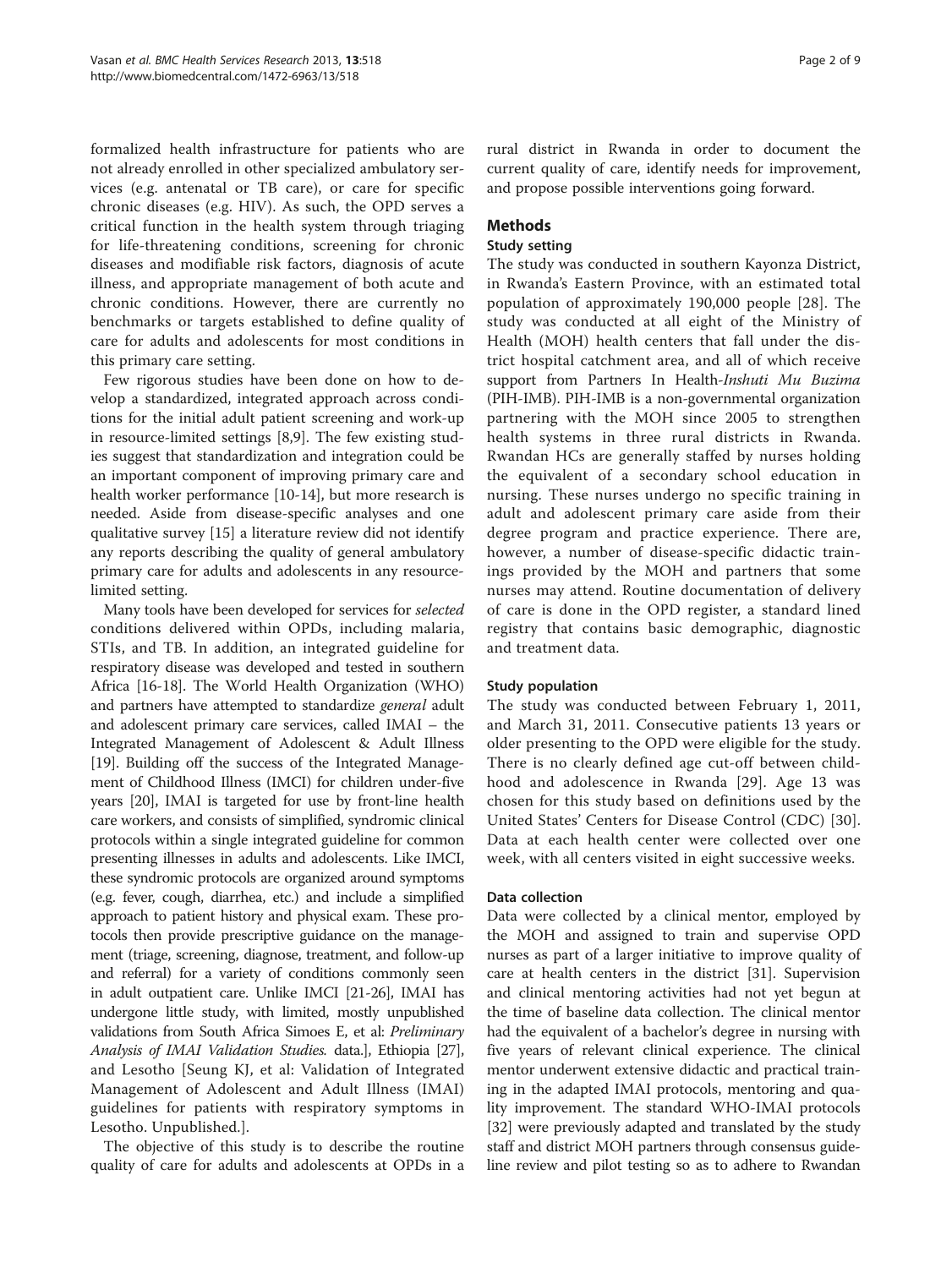national treatment guidelines and reflect local epidemiologic priorities.

Data were collected by direct observation of routine clinical consultations using a standard data collection tool developed to document critical components of the clinical encounter. This observation checklist was structured upon the WHO-IMAI Case Management Observation Form, and included the standard triage checklist for emergency conditions contained within the IMAI Quick Check protocol, part of the larger IMAI guideline [[19\]](#page-7-0). IMAI had not been formally introduced in Rwanda at the time of the study and study nurses had not received training in the adapted IMAI protocols.

The clinical mentor was present in the room during the consultation but was instructed to not intervene in patient care, with the exception of a critically ill patient requiring immediate action. Data collected in the observation checklist are summarized in Table 1. Formal diagnostic and management decisions made by the nurse were recorded by the clinical mentor from observed actions and review of the OPD register.

The clinical mentor recorded information on up to three chief complaints for each patient consultation. For each patient complaint the nurse, following MOH standards, selected from the 57 MOH Système d'Information Sanitaire (SIS) diagnosis codes used in routine practice. The clinical mentor recorded the SIS diagnosis selected by the nurse and selected his own SIS diagnosis based on his clinical expertise and additional training in IMAI.

#### Data analysis

The primary outcome of interest was correct diagnosis of patient illness, defined as agreement in diagnosis between the nurse and the clinical mentor, with patient complaint as the unit of observation. For example, a patient complaining of both cough and back pain would receive one diagnosis for each complaint, and contribute two observations to the sample. Cases where the nurse found no appropriate diagnosis within the SIS codes for a given patient complaint were excluded from analysis of diagnosis agreement. Chief complaints were defined as the primary complaint either: (1) offered by the patient voluntarily, (2) given by the patient in response to direct questioning by the nurse, or (3) selected by the nurse independently at any point during the consultation.

Correct treatment of each complaint was also evaluated, defined as 100% agreement between the nurse and clinical mentor in all elements of treatment plan, including labs/diagnostic tests ordered, medications prescribed, referrals or transfers made, and follow-up recommendations. The nurse treatment plan reflected their routine practice, while the clinical mentor's treatment plan was based on the modified IMAI protocols. Observations where the nurse diagnosis was incorrect were not

#### Table 1 Summary of data categories within the study Observation Checklist

| Demographics |
|--------------|
|              |

- 2. Vital Signs
	- Height
	- Weight
	- Pulse
	- Respiratory Rate
	- Temperature
	- Blood pressure
	- BMI (optional)
- 3. Triage and Identification of Emergency Conditions
	- Based on IMAI Quick Check triage protocol within WHO-IMAI guideline
- 4. Screening
	- Chronic cough
		- Malnutrition
	- Anemia
	- Genital/anal lesions
	- Discharge/other genitourinary symptoms in males with genital lesions
	- Previous HIV testing
	- Mosquito net
	- Tobacco use
	- Alcohol use
	- Sexual activity
	- Pregnancy in eligible females
	- Family planning in females
- 5. Chief Complaint(s)
- 6. Diagnosis
	- Based on MOH SIS diagnostic codes
- 7. Treatment

• 100% agreement, including labs, medications, and other treatments ordered

- 8. Referrals
	- Including follow-up visits to the OPD, if any
	- Patient Age and Sex
	- Start and end time of consultation
	- Health center
	- Nurse education level
	- Years of OPD experience of nurse

automatically excluded from the treatment analysis, so as to capture those cases where the nurse may have selected an incorrect diagnosis but still made a correct treatment plan.

Data were double-entered into a Microsoft Access database and analyzed using SASv.9.2 (Cary, NC, USA).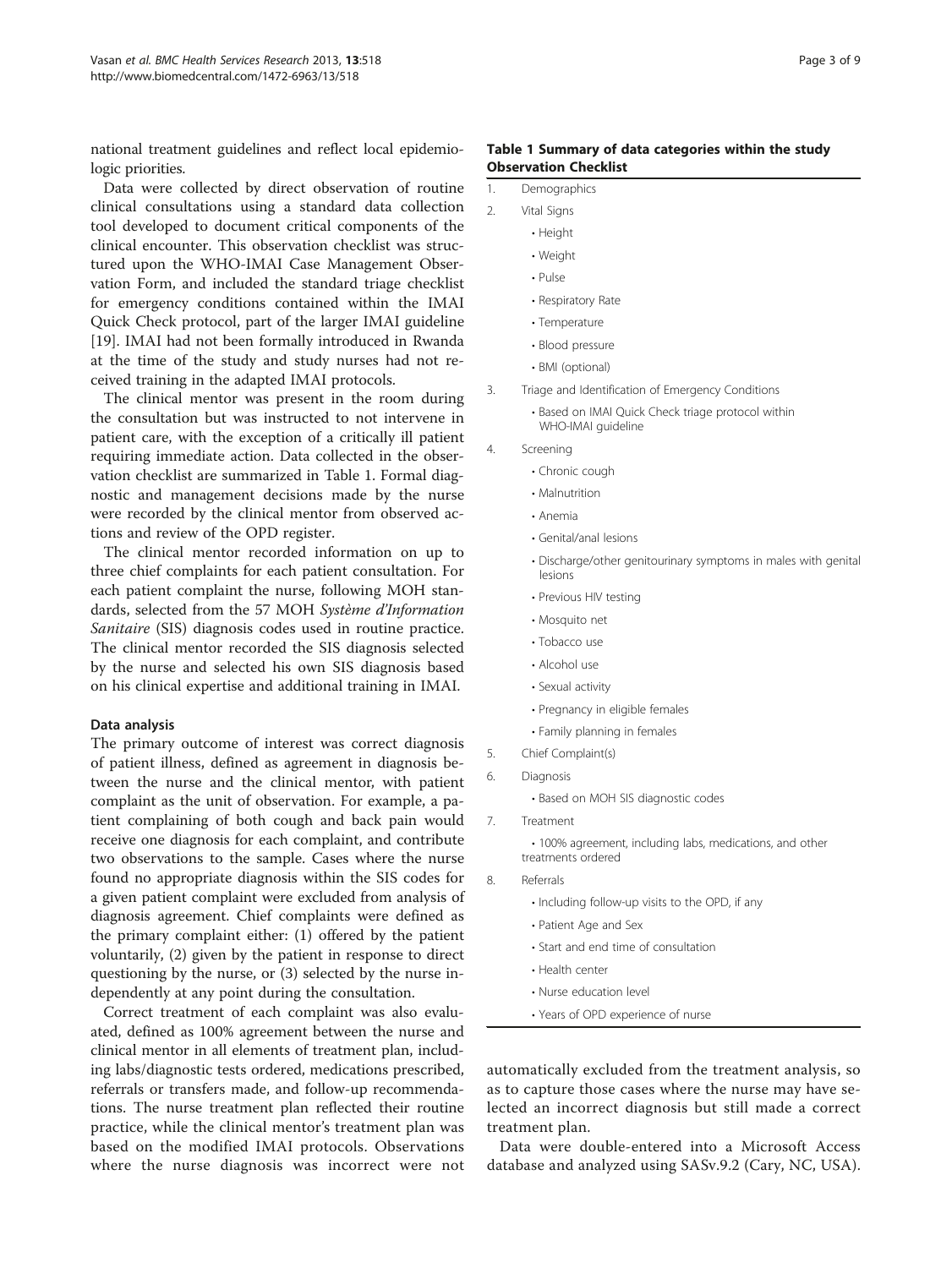The sample was described using frequencies for categorical variables and means for continuous variables. Patient assessment by nurses was described using frequencies of vital sign measurement, triage, and screenings. The primary outcomes – frequencies of correct nurse diagnosis and correct nurse treatment – were calculated for each complaint, along with corresponding 95% confidence intervals. A secondary analysis was conducted to identify factors associated with the quality of nurse case management. Relationships between correct diagnosis and treatment and health center and duration of nurse experience in OPD dichotomized at four years (the sample median) were assessed using Pearson's chisquared tests.

# Ethics

This study was approved by the Rwandan National Ethics Committee and the Institutional Review Boards (IRB) at Partners Healthcare and the London School of Hygiene & Tropical Medicine. Data were collected as part of routine program monitoring of an ongoing mentorship and quality improvement intervention in the study district. No identifying nurse or patient information was collected. As such, the IRB approved a waiver of informed consent under the routine use of program monitoring data. However, patients were explained the purpose of the data collection and could opt-out if desired.

### Results

A total of 470 patient consultations were observed (range 53–69 per health center). The median duration of consultation was six minutes (Interquartile Range (IQR): 5–8 minutes) Approximately two-thirds (68.4%) were female and mean patient age was 35.3 years (standard deviation: 15.9 years). All nurses performing the consultations had the nursing education described above. The median practice experience of the nurses was four years (IQR:3–6 years) (Table 2).

# Chief complaints

The majority of patients (75.3%) had one chief complaint, with  $21.7\%$  (n = 102) reporting two complaints, 1.9% ( $n = 9$ ) reporting three complaints, and 1.1% ( $n = 5$ ) with no complaint recorded. The most common chief complaints were female genitourinary issues (15.0%), cough (14.2%), epigastric abdominal pain (11.1%), and fever  $(9.7\%)$ . Of note, only 13.1%  $(n = 61)$  of patients were asked directly for a chief complaint by the nurse (Table 2).

### Vital signs

At least one of six vital signs was recorded by any staff at 70.9% of visits, with no visits having all seven vital signs

# Table 2 Sample characteristics and distribution of patient complaints

| <b>Number of observed consultations</b>        | 470         |
|------------------------------------------------|-------------|
| Nurse years of experience in OPD, median (IQR) | $4(3-6)$    |
| Duration (minutes), median (IQR)               | $6(5-8)$    |
| Patient sex, n (%)                             |             |
| Female                                         | 319 (68.4%) |
| Male                                           | 147 (31.6%) |
| Patient age (years), mean (s.d.)               | 35.3 (15.9) |
| Patients asked why they came to OPD, n (%)     | 61 (13.1%)  |
| Total number of patient complaints             | 585         |
| Zero (0) complaints                            | $5(1.1\%)$  |
| One (1) complaint                              | 354 (75.3%) |
| Two (2) complaints                             | 102 (21.7%) |
| Three (3) complaints                           | $9(1.9\%)$  |
| Back or joint pain                             | 44 (7.5%)   |
| Cough or difficulty breathing                  | 83 (14.2%)  |
| Diarrhea                                       | 31 (5.3%)   |
| Epigastric pain                                | 65 (11.1%)  |
| Fever                                          | 58 (9.9%)   |
| Genital or anal sore, ulcer, or wart           | $5(0.9\%)$  |
| Genitourinary symptoms                         |             |
| Female                                         | 88 (15.0%)  |
| Male                                           | 32 (5.5%)   |
| Headache or neurological condition             | 52 (8.9%)   |
| Hypertension                                   | $3(0.5\%)$  |
| Lower extremity edema                          | $6(1.0\%)$  |
| Mental problem                                 | $6(1.0\%)$  |
| Mouth or throat problem                        | 37 (6.3%)   |
| Skin problem or lump                           | 32 (5.5%)   |
| Other                                          | 43 (7.4%)   |

taken (Table [3\)](#page-4-0). At least one vital sign was taken by a registration clerk prior to seeing the nurse in 56.0% of visits, and in 11.5% of patient visits, more than one provider collected vital signs. Weight was the most commonly taken vital sign (62.6%). Temperature was recorded for 27.5% of patients, and 16.2% had blood pressure recorded. No patient had height, respiratory rate or pulse recorded, nor body-mass index (BMI) calculated. One HC had no available registration clerk during any of the patient care sessions observed.

### **Triage**

Only seven (1.5%) patients were fully screened and triaged based on the standard triage protocol within IMAI. Five patients (1%) required higher level of care per the clinical mentor, of whom four were appropriately diagnosed and managed by the nurse (Table [3](#page-4-0)).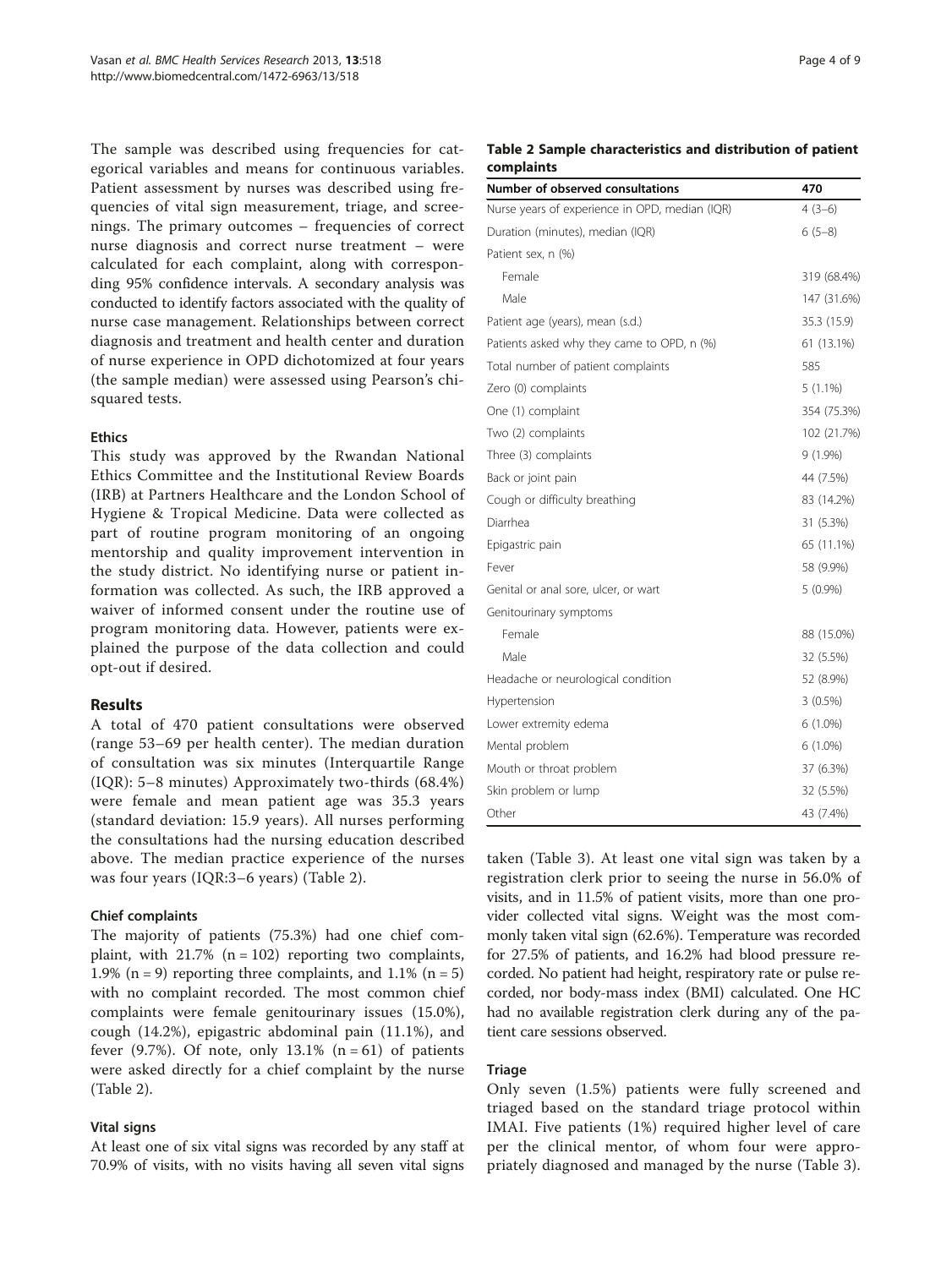# <span id="page-4-0"></span>Table 3 Quality Indicators – Consultations with Vital Signs, Triage and Screenings by Outpatient Department nurse  $(N = 470)^a$

| Vital signs collected by:<br>Registration clerk               | 209 (44.5%)      |
|---------------------------------------------------------------|------------------|
| Outpatient Department nurse                                   | 118 (25.1%)      |
| Other                                                         | 75 (16.0%)       |
| Multiple providers                                            | 54 (11.5%)       |
| None                                                          | 14 (3.0%)        |
| Blood pressure recorded                                       | 76 (16.2%)       |
| Temperature recorded                                          | 129 (27.5%)      |
| Weight recorded                                               | 294 (62.6%)      |
| Height recorded                                               | $\Omega$         |
| Respiratory rate recorded                                     | $\Omega$         |
| <b>BMI</b> recorded                                           | $\Omega$         |
| Pulse recorded                                                | $\Omega$         |
| Triage                                                        |                  |
| Triaged using basic skills in assessment of<br>severe illness | 7 (1.5%)         |
| Diagnosed with emergency condition by nurse                   | $4(0.9\%)$       |
| Screening                                                     |                  |
| Chronic cough                                                 | 45 (10.0%)       |
| Malnutrition                                                  | $1(0.2\%)$       |
| Anemia                                                        | 8 (1.8%)         |
| Genital/anal lesions                                          | 17 (3.8%)        |
| Discharge/other genitourinary symptoms in males               | 12 (9.3%) penile |
| with genital lesions ( $n = 129$ )                            | 1 (0.8%) scrotal |
| Previous HIV testing                                          | 7(1.8%)          |
| Mosquito net                                                  | 3(0.7%)          |
| Tobacco use                                                   | $2(0.4\%)$       |
| Alcohol use                                                   | $2(0.4\%)$       |
| Sexual activity                                               | 32 (7.3%)        |
| Pregnancy in eligible females ( $n = 300$ )                   | 66 (22.0%)       |
| Family planning (n = $268$ ) <sup>b</sup>                     | 10 (3.7%)        |
|                                                               |                  |

<sup>a</sup>unless otherwise indicated.

<sup>b</sup>only women aged 15–49 eligible for screening per adapted IMAI protocol.

All four patient emergencies identified by the nurse were referred to the district hospital; three with high fevers greater than 38°C and one who was convulsing. One patient, identified only by the clinical mentor, was in circulatory shock and with mentor intervention, resuscitation measures were employed.

#### Routine screening by history

Low rates were observed for routine screening for a wide range of conditions (Table 3). Only 10% (45) of patients were screened for TB (cough greater than 2 weeks). Among male patients, 10.1% were screened for genitourinary/STI symptoms. Twenty-two percent

(66 of 300) of eligible female patients were screened for pregnancy or asked about their last menstrual period. Only 7.3% (32) of patients were asked about current sexual activity, and only 1.8% (7) screened for HIV status. Less than 1% of patients were screened for any of the following: anemia, alcohol use, tobacco use, use of mosquito nets at home or nutrition.

#### Diagnosis and treatment

In the 470 consultations observed, patients reported a total of 585 complaints. Of these, forty-nine categorized as "Other"  $(n = 43)$  and "Mental problem"  $(n = 6)$ were not captured by the disease categories included in the checklist and were excluded from analysis. Seven additional complaints (1.2%) had no corresponding diagnosis in the SIS codes, and 32 (5.5%) were missing any recorded diagnosis information, leaving 497 complaints with a diagnosis available for analysis. In addition to the 49 excluded complaints described above, 33 (5.6%) observations were missing information on correct treatment, leaving 503 complaints with available treatment data for comparison (Table 4).

Nurse diagnoses were in agreement with the clinical mentor 50.1% of the time (95% confidence interval 45.7%–54.5%), with the highest diagnosis agreement seen for epigastric pain (90.0%), skin problems or lumps (83.9%), mouth or throat problems (70.3%), and diarrhea (70.0%). Lowest rates of diagnosis agreement were seen for fever (8.2% correct), headache or neurological

Table 4 Correct nurse diagnosis and treatment of patient illnesses\*

|                                       |    | Nurse diagnosis<br>$n = 497$ | <b>Nurse treatment</b><br>$n = 503$ |
|---------------------------------------|----|------------------------------|-------------------------------------|
|                                       | N  | % (95% CI) <sup>‡</sup>      | % (95% CI)                          |
| Total agreement                       |    | 249                          | 226                                 |
|                                       |    | $50.1\%$ (45.7 - 54.5)       | 44.9% (40.6 - 49.3)                 |
| Back or joint pain                    | 42 | 59.5% (44.7 - 74.4)          | 71.4% (57.8 - 85.1)                 |
| Cough or difficulty<br>breathing      | 80 | $31.3\%$ (21.1 - 41.4)       | 33.8% (23.4 - 44.1)                 |
| Diarrhea                              | 30 | 70.0% (53.6 - 86.4)          | 36.7% (19.4 - 53.9)                 |
| Epigastric pain                       | 59 | 90.0% (82.4 - 97.6)          | 18.6% (8.7 - 28.6)                  |
| Fever                                 | 49 | $8.2\%$ (2.3 - 19.6)         | 78.6% (67.8 - 89.3)                 |
| Genitourinary symptoms                |    |                              |                                     |
| Female                                | 80 | 48.8% (38.0 - 59.6)          | 35.0% (24.6 - 45.5)                 |
| Male                                  | 30 | 53.3% (35.5 - 71.1)          | 26.7% (10.8 - 42.5)                 |
| Headache or neurological<br>condition | 44 | 20.5% (8.5 - 32.4)           | 77.3% (64.9 - 89.7)                 |
| Mouth or throat problem               | 37 | 70.3% (55.5 - 85.0)          | 43.2% (27.3 - 59.2)                 |
| Skin problem or lump                  | 31 | 83.9% (70.9 - 96.8)          | 45.2% (27.6 - 62.7)                 |

\*Limited to complaints with n > 5 observations.

‡ 95% CI calculated using the exact binomial distribution.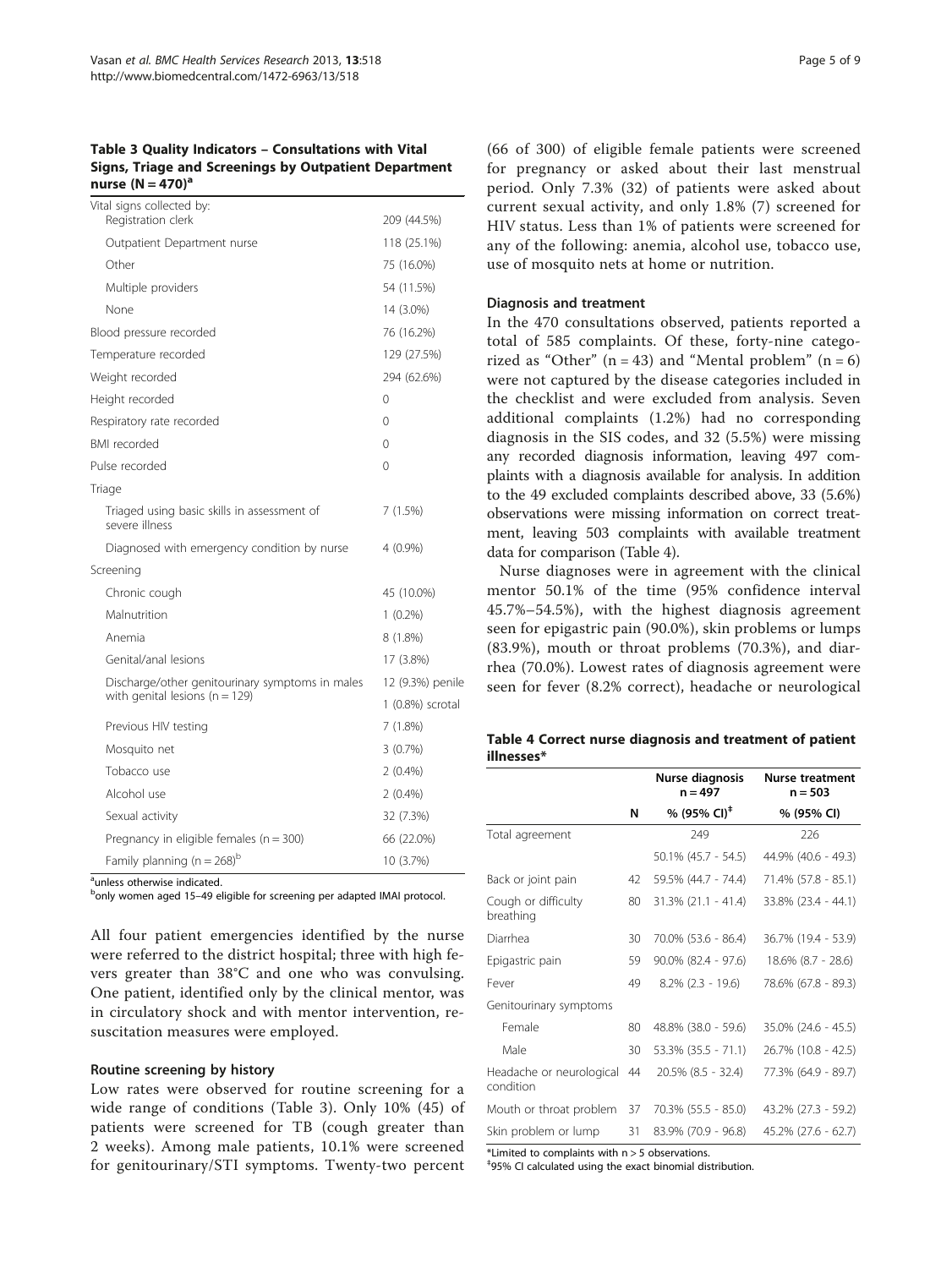conditions (20.5%) and cough or difficulty breathing (31.3%). Agreement varied significantly between HCs, ranging from 35.6% to 60.0% ( $p = 0.03$ ). There was no association between nurse experience in OPD and correct diagnosis.

The nurse treatment plan was in agreement with the clinical mentor less than half the time (44.9%, 95% confidence interval 40.6% - 49.3%). Complaints of fever (78.6%), headache (77.3%), and back or joint pain (71.4%) had the highest proportion of agreement. Lowest agreement was seen for epigastric pain (18.6%), genitourinary symptoms (26.7% for males, 35.0% for females), cough or difficulty breathing (33.8%), and diarrhea (36.7%). Treatment agreement varied from 32.1% to 58.9% across HCs  $(p = 0.04)$ , but did not vary with duration of nurse experience in the OPD (Table 5).

### **Discussion**

This is, to our knowledge, the first study assessing the general quality of care and clinical decision-making for adults and adolescents at rural OPDs in a resourcelimited setting. Every aspect of routine care that was measured, including triage for life-threatening conditions, screening for chronic disease and modifiable lifestyle risk-factors, diagnosis of acute illness, and appropriate management and treatment, were found to be in need of strengthening and quality improvement. The study demonstrated infrequent collection and use of vital signs, infrequent screening for common illnesses (such as HIV, TB, STIs), and low rates of prevention counseling (such as malaria control with ITNs, and alcohol and tobacco use). With a lack of available standards to support quality, compounded by relatively little investment in general primary care for adults and

Table 5 Factors associated with correct nurse diagnosis and treatment of patient illness

|                         | Nurse diagnosis |                         |      | <b>Nurse treatment</b> |                        |      |
|-------------------------|-----------------|-------------------------|------|------------------------|------------------------|------|
|                         | N               | <b>Percent correct</b>  | р    | N                      | <b>Percent correct</b> | р    |
| Health center           |                 |                         | 0.03 |                        |                        | 0.04 |
| A                       | 54              | $51.9\%$ (38.5 - 65.2)  |      | 56                     | 58.9% (46.0 - 71.8)    |      |
| B                       | 61              | 37.7% (25.5 - 49.9)     |      | 61                     | 42.6% (30.2 - 55.0)    |      |
| C                       | 62              | 58.1% (45.8 - 70.4)     |      | 64                     | 43.8% (31.6 - 55.9)    |      |
| D                       | 65              | $60.0\%$ (48.1 - 71.9)  |      | 65                     | 32.3% (20.9 - 43.7)    |      |
| F                       | 68              | 58.8% (47.1 - 70.5)     |      | 69                     | 50.7% (38.9 - 62.5)    |      |
| F                       | 59              | 35.6% (23.4 - 47.8)     |      | 59                     | 52.5% (39.8 - 65.3)    |      |
| G                       | 55              | 49.1% (35.9 - 62.3)     |      | 56                     | 32.1% (19.9 - 44.4)    |      |
| Н                       | 73              | $46.6\%$ (35.1 - 58.0)  |      | 73                     | 46.6% (35.1 - 58.0)    |      |
| Nurse OPD<br>experience |                 |                         | 0.26 |                        |                        | 0.66 |
| 4+ years                |                 | 264 51.5% (45.5 - 57.5) |      | 265                    | 43.8% (37.8 - 49.8)    |      |
| 0-3 years               | 220             | 46.4% (39.8 - 53.0)     |      | 225                    | 45.8% (39.3 - 52.3)    |      |

adolescents, it is unsurprising that the results reflect a great need for improvement of front-line delivery.

Nurse diagnosis and treatment decisions were in agreement with the clinical mentor approximately half of the time or less. Agreement in diagnosis and treatment for the same conditions (e.g. fever, epigastric pain) often varied widely, suggesting large variations in individual practice. Poor decision-making could be influenced by a number of long-term structural and health system needs, including gaps in infrastructure, supplies and human resources [\[33-36](#page-7-0)]. However, other factors could be addressed in the shorter-term and could lead to an initial rapid improvement in the quality of adult and adolescent primary care.

As noted, aside from selected disease- or conditionspecific protocols there are few decision-support tools available to help OPD providers simplify and standardize their decision-making and care. These tools, particularly for children under-5 and for HIV/AIDS, have been shown to improve quality and health worker performance [\[37](#page-7-0)-[42\]](#page-8-0). While experiential learning is the primary foundation of practice improvement in Rwandan OPDs, the results show there was no significant increase in the quality of the decision making with increasing years of nursing experience.

The data also highlight needs with respect to nurse training and standardization of care. The low frequencies in our data across the measured areas of clinical practice suggest that the nurses in our sample need additional support in basic clinical skills, including history-taking, completion and interpretation of vital signs, and screening for chronic conditions, in addition to clinical reasoning and decision-making. While it was beyond the scope of this study to isolate whether these gaps originated in preservice education, pre- or post-service training, and/or other structural factors such as infrastructure, lack of protocols or time constraints, clinical training of nurses in primary care has been shown to at least modestly improve quality of care for acute respiratory tract infections [[43](#page-8-0)] and medication prescription [[44\]](#page-8-0). The data demonstrate that nurses manage some illnesses better than others, and that performance differs significantly between sites, suggesting that standardization of care, as well as performance measurement coupled with mentoring and systems-based quality improvement are needed. In addressing issues of decision support, integrated training, and standardization of care, protocols such as IMAI could represent an important part of a toolkit for developing a common standard of OPD care for adults and adolescents, and improving quality of these services.

While implementation of care based on protocols such as IMAI is necessary, it is not sufficient to support the delivery of high quality of care. A critical component is ensuring durable knowledge and practice improvement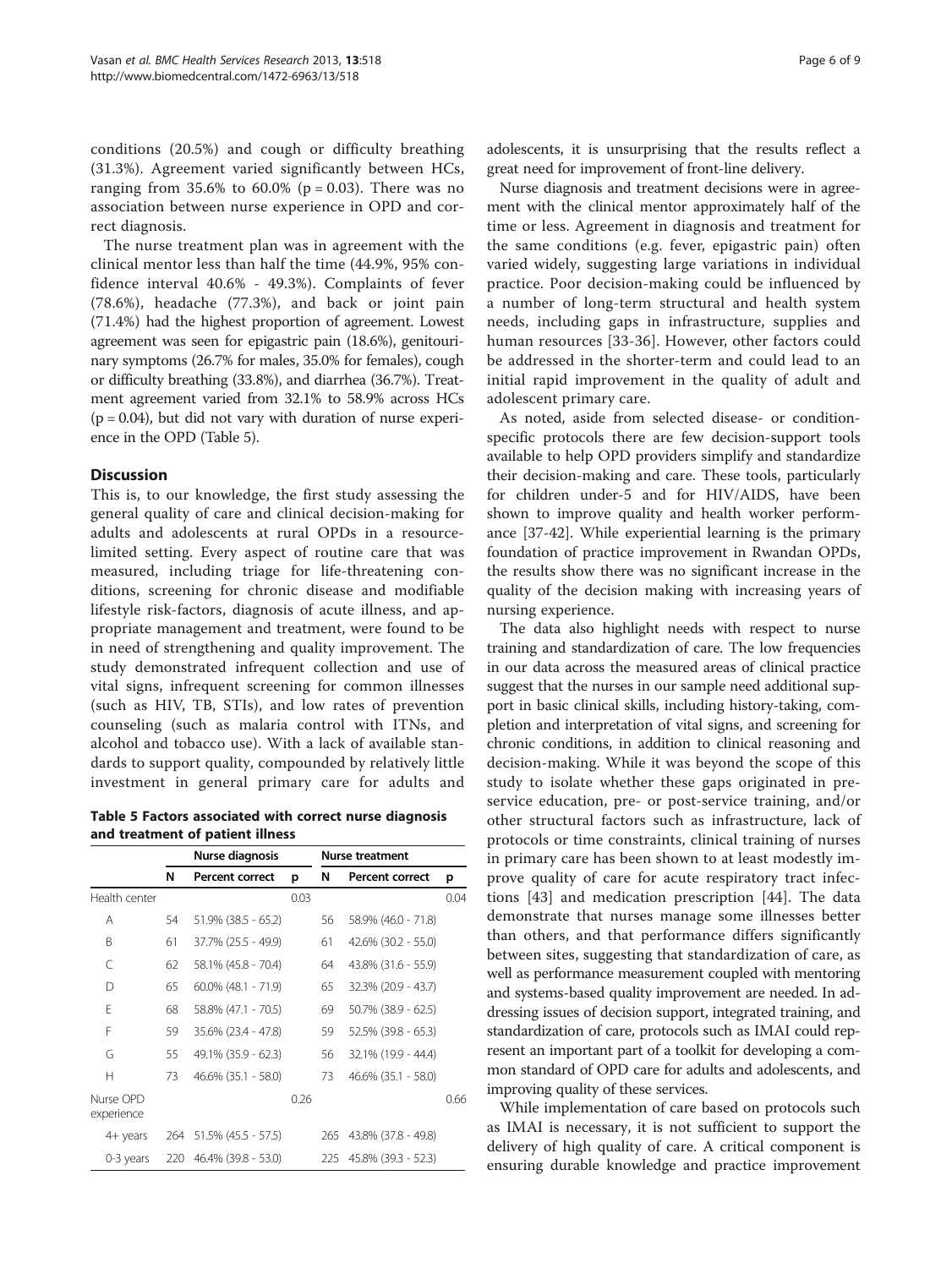through routine and sustainable mentorship of health care workers. Though there are differences in definition and structure of supervision programs [[45](#page-8-0)], mentorship in primary care has been shown to improve and sustain improvements in nurse performance [[46-48\]](#page-8-0). In Rwanda, robust efforts are now underway to implement a system of routine on-site mentorship to health center nurses in all clinical services [[31\]](#page-7-0).

There are a number of limitations to our study. First the clinical mentor was not blinded and therefore could have been influenced by observing nurses' decisions in real-time, thus biasing the results and possibly overestimating the level of agreement. Having an observer in the room may have also influenced the nurses to perform better or differently than they would in normal circumstances [[49\]](#page-8-0). Given the low level of consistency found, it is unlikely that either potential bias considerably altered the results. Also, clinical decision-making could not be assessed for approximately 15% of patient complaints due to missing data. Approximately half  $(n = 43)$  of complaints missing from the analysis were classified as "Other" complaints that did not fall into the conditions selected for study a priori. The remainder of missing diagnosis or treatment information (approximately 7% of the total sample) was distributed across complaints and is unlikely to have had meaningful impact on the results. We have also presented clinical decision-making on diagnosis and therapeutics as a proxy for quality of care, but these are only two key components. We did not measure clinical outcomes, nor define current costs, infrastructure, and human resources which all impact or help define quality and which could be pursued in future research. Finally, IMAI has yet to be formally validated, particularly in low-HIV prevalence settings such as Rwanda, which represents an important next step in establishing a standard of general adult and adolescent primary care delivery.

# Conclusions

This study describes the baseline quality of adult and adolescent primary care at Rwandan health center OPDs and demonstrates a clear need for improving the quality and consistency of care. Care based on IMAI or other integrated protocols, accompanied by a robust system of mentorship and supervision that focuses on individual performance as well as systems-level gaps, could be an important approach to simplifying and standardizing the delivery of care for common acute presentations for adults and adolescents in the ambulatory setting. Refining and validating these protocols is needed. Only these coordinated efforts can ensure that high quality and effective primary care is available for all adults and adolescents in resource limited settings.

#### Competing interests

All listed authors declare that there are no competing interests – financial or otherwise – with respect to the design or execution of this study, or the writing or publication of the manuscript.

#### Authors' contributions

AV led the principle design of the study including development of data collection tools, data analysis plan, and served as overall co-lead supervisor for the study with MA, and was responsible for writing the first and all subsequent drafts of the manuscript in tandem with MA as well as incorporating authors' editorial comments. MA was the co-lead supervisor for the study working directly with AV on the study design, and served as the principle field coordinator and field supervisor for the study, refining of data collection tools and techniques, and was responsible with AV for drafting the first and all subsequent drafts of the manuscript, especially the Results and Discussion. CM served as the principal data analyst for the study, developing the study database and leading data entry, and conducted the main data analysis for the study according to the analysis plan, and as well contributing significant inputs to early and all subsequent versions of the manuscript, especially the Methods and Results. BLH was the principle statistician for the study, supporting data collection and analysis, and making significant written and editorial inputs to later versions of the manuscript, especially the Methods, Results, and Discussion. LRH is the Co-Principal Investigator for the larger DDCF research grant, and on this study served both as the senior technical advisor to the lead authors of the study, but also provided significant editorial inputs to all sections of later versions of the manuscript. FN served as the lead district MOH representative on the study and was involved in review and approval of the study protocol and all related study tools and procedures, and played an instrumental role in educating staff at participating sites on the study, while also contributing significant editorial inputs and approval on later drafts of the manuscript. MH was the senior nurse clinical mentor and principal data collector on the study, was involved in development and field-testing of all data tools, and contributed significant editorial inputs to later drafts of the manuscript, especially the Methods section. AN served as the deputy field coordinator for the study under MA and was the principle point of contact for all study staff on the ground and managed all of the study logistics, especially for the data collection and study implementation teams; he also contributed significant editorial inputs and approval for later versions of the manuscript. FRC served as the principle clinical lead on the study, working directly with the nurse mentor during the field testing and data collection stages, and also worked closely with the lead authors on design and field testing of the data collection tools, while also contributing significant editorial inputs and approval for later drafts of the manuscript. BN was the central MOH representative for the study, was instrumental in securing national ethics approval in Rwanda, and was involved particularly at the early stages of the study during design, approval and establishment of district partnership for the study, while also contributing significant editorial inputs to later drafts of the manuscript. PD is also a Co-PI on the larger DDCF grant, and served as the principle organizational lead on the study, involved particularly in the conception and design phases working directly with the lead authors, and provided significant editorial inputs and approval to later drafts of the manuscript, especially the Background, Results, and Discussion. NG served as the senior advisor on the study, involved at all stages of the study working in close collaboration with the lead authors, from design and conception to implementation and data management, and was instrumental in providing editorial inputs and approval to all drafts of the manuscript including the first draft. All authors read and approved the final manuscript.

#### Authors' information

Ashwin Vasan and Manzi Anatole are joint-first authors to this manuscript.

#### Acknowledgments

The study was conducted as part of the Rwanda Population Health Implementation & Training (PHIT) Partnership, and funded by the Doris Duke Charitable Foundation's African Health Initiative. The Rwanda PHIT Partnership is co-led by the Rwanda Ministry of Health and Partners In Health with key involvement from the National University of Rwanda School of Public Health (NURSPH), Rwanda National Institute of Statistics, as well as Harvard Medical School, and Brigham and Women's Hospital in Boston, USA. BHG received additional support from the Department of Global Health and Social Medicine Research Core at Harvard Medical School. The authors would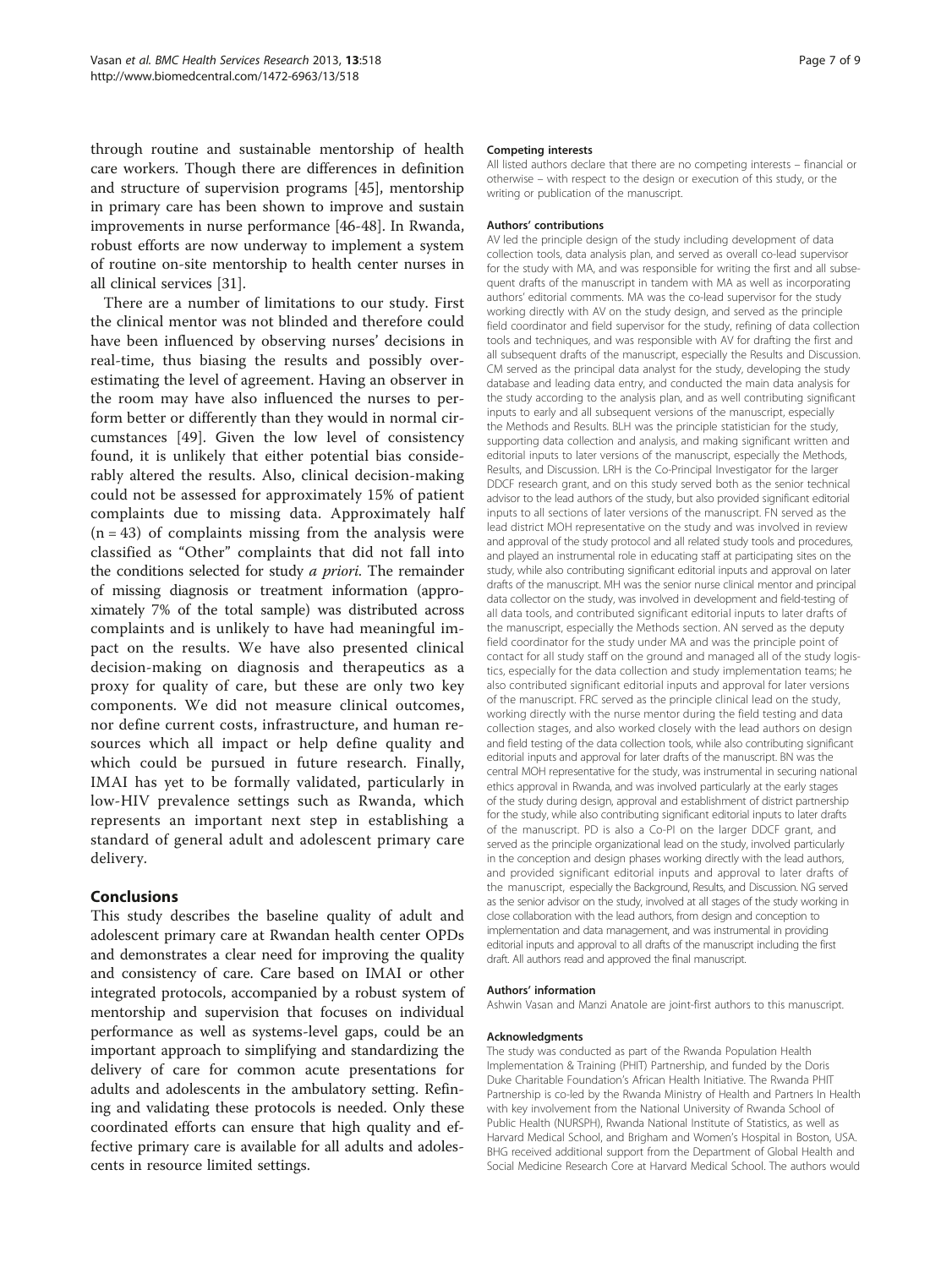<span id="page-7-0"></span>also like to thank Stephen D. Lawn and David C. Mabey from the London School of Hygiene & Tropical Medicine for their helpful insight and comments.

#### Author details

<sup>1</sup> Partners In Health-Inshuti Mu Buzima, Kigali, Rwanda and Boston, USA. <sup>2</sup>Department of Clinical Research, London School of Hygiene and Tropical Medicine, London, UK. <sup>3</sup>Department of Medicine, Weill Cornell Medical College/New York-Presbyterian Hospital, New York, USA. <sup>4</sup>University of Rwanda, College of Medicine and Health Sciences, School of Public Health, Kigali, Rwanda. <sup>5</sup>Division of Global Health Equity, Brigham and Women's Hospital, Boston, USA. <sup>6</sup>Department of Global Health and Social Medicine, Harvard Medical School, Boston, USA. <sup>7</sup>Ministry of Health, Government of Rwanda, Kigali, Rwanda.

#### Received: 7 August 2013 Accepted: 4 December 2013 Published: 17 December 2013

#### References

- 1. World Health Organization Maximizing Positive Synergies Collaborative Group, Samb B, Evans T, Dybul M, et al: An assessment of interactions between global health initiatives and country health systems. Lancet 2009, 373(9681):2137–2169.
- Rabkin M, El-Sadr WM: Why reinvent the wheel? Leveraging the lessons of HIV scale-up to confront non-communicable diseases. Glob Public Health 2011, 6:247–256.
- 3. Mukherjee J, Eustache F: Community health workers as a cornerstone for integrating HIV and primary healthcare. AIDS Care 2007, 19 (Suppl. 1): S73-S82.
- Mayhew SH, Lush L, Cleland J, Walt G: Implementing the integration of component services for reproductive health. Stud Fam Plann 2000, 31:151–162.
- Price JE, Leslie JA, Welsh M, Binagwaho A: Integrating HIV clinical services into primary health care in Rwanda: a measure of quantitative effects. AIDS Care 2009, 21(5):608–614.
- 6. Topp SM, Chipukuma JM, Chiko MM, et al: Integrating HIV treatment with primary care outpatient services: opportunities and challenges from a scaled-up model in Zambia. Health Policy Plan 2012, 28(4):347–357.
- Topp SM, Chipukuma JM, Giganti M, et al: Strengthening health systems at facility-level: feasibility of integrating antiretroviral therapy into primary health care services in Lusaka, Zambia. PLoS One 2010, 5:e11522.
- 8. Dudley L, Garner P: Strategies for integrating primary health services in middle- and low-income countries at the point of delivery. Cochrane Database Syst Rev 2011, 7:CD003318.
- Briggs CJ, Capdegelle P, Garner P: Strategies for integrating primary health services in middle- and low-income countries: effects on performance, costs and patient outcomes. Cochrane Database Syst Rev 2001, 4:CD003318.
- 10. Wallace A, Dietz V, Cairns KL: Integration of immunization services with other health interventions in the developing world: what works and why? Systematic literature review. Trop Med Int Health 2009, 14(1):11-9.
- 11. Seung KJ, Rigodon J, Finch M, Gove S, Vasan A, Satti H: Distribution of adult respiratory illnesses at a primary health centre in Lesotho. Int J Tuberc Lung Dis 2012, 16(3):418–22.
- 12. Frenk J: Reinventing primary health care: the need for systems integration. Lancet 2009, 374:170–3.
- 13. Pinto RM, Wall M, Yu G, et al: Primary Care and Public Health Services Integration in Brazil's Unified Health System. Am J Public Health 2012, 102(11):e69–76.
- 14. Kruk ME, Porignon D, Rockers PC, et al: The contribution of primary care to health and health systems in low- and middle-income countries: a critical review of major primary care initiatives. Soc Sci Med 2010, 70(6):904-11.
- 15. Makaula P, Bloch P, Banda HT, et al: Primary health care in rural Malawi a qualitativeassessment exploring the relevance of the communitydirected interventions approach. BMC Health Serv Res 2012, 12:328.
- 16. Bheekie A, Buskens I, Allen S, et al: The Practical Approach to Lung Health in South Africa (PALSA) intervention: respiratory guideline implementation for nurse trainers. Int Nurs Rev 2006, 53(4):261–8.
- 17. English RG, Bachmann MO, Bateman ED, et al: Diagnostic accuracy of an integrated respiratory guideline in identifying patients with respiratory symptoms requiring screening for pulmonary tuberculosis: a crosssectional study. BMC Pulm Med 2006, 6:22.
- 18. Sodhi S, Banda H, Kathyola D, et al: Evaluating a streamlined clinical tool and educational outreach intervention for health care workers in Malawi: the PALM PLUS case study. BMC Int Health Hum Rights 2011, 11(Suppl 2):S11.
- 19. World Health Organization: IMAI/IMCI heath centre/primary care guideline modules. Available at URL: [http://www.who.int/hiv/pub/imai/primary/en/.](http://www.who.int/hiv/pub/imai/primary/en/) (accessed June 10, 2013).
- 20. Gove S, for the WHO Working Group on Guidelines for Integrated Management of the Sick Child: Integrated management of childhood illness by outpatient health workers: technical basis and overview. Bull World Health Organ 1997, 75(suppl 1):7–24.
- 21. Weber MW, Mulholland ED, Jaffar S, et al: Evaluation of an algorithm for the integrated management of childhood illness in an area with seasonal malaria in the Gambia. Bull World Health Organ 1997, 75(suppl 1):25–32.
- 22. Perkins BA, Zucker JR, Otieno J, et al: Evaluation of an algorithm for integrated management of childhood illness in an area of Kenya with high malaria transmission. Bull World Health Organ 1997, 75(suppl1):33-42.
- 23. Kolstad PR, Burnham G, Kalter HD, et al: The integrated management of childhood illness in western Uganda. Bull World Health Organ 1997, 75(suppl 1):77–85.
- 24. Kalter HD, Burnham G, Kolstad PR, et al: Evaluation of clinical signs to diagnose anemia in Uganda and Bangladesh, in areas with and without malaria. Bull World Health Organ 1997, 75(suppl 1):103–11.
- 25. Simoes EA, Desta T, Tessema T, et al: Performance of health worker after training in integrated management of childhood illness in Gondar, Ethiopia. Bull World Health Organ 1997, 75(suppl 1):43–53.
- 26. Kahigwa E, Schellenberg D, Schellenberg JA, et al: Inter-observer agreement in the assessment of clinical signs in sick Tanzanian children. Trans R Soc Trop Med Hyg 2002, 96(2):162–6.
- 27. Woldie M, Enquselassie F: Assessment of the validity of the quideline for integrated management of adult and adolescent illnesses on HIV patients in Addis Ababa, Ethiopia. Ethiop Med J 2009, 47(3):195-203.
- 28. Government of Rwanda, National Institute of Statistics of Rwanda: 2012 Population and Housing Census (Provisional Results). Available from URL: [http://www.statistics.gov.rw/publications/2012-population-and](http://www.statistics.gov.rw/publications/2012-population-and-housing-census-provisional-results)[housing-census-provisional-results.](http://www.statistics.gov.rw/publications/2012-population-and-housing-census-provisional-results) Accessed 9 May 2013.
- 29. Binagwaho A, Fuller A, Kerry V, Dougherty S, Agbonyitor M, Wagner C, Nzayizera R, Farmer P: Adolescents and the right to health: eliminating age-related barriers to HIV/AIDS services in Rwanda. AIDS Care 2012, 24(7):936–42.
- 30. CDC: Revised surveillance case definitions for HIV infection among adults, adolescents, and children aged <18 months and for HIV infection and AIDS among children aged 18 months to <13 years –- United States, 2008. MMWR 2008, 57(RR10):1–8.
- 31. Anatole M, Magge H, Redditt V, et al: Nurse mentorship to improve the quality of health care delivery in rural Rwanda. Nurs Outlook 2013, 61(3):137–44.
- 32. World Health Organization: IMAI Acute Care guideline. Available at URL: [http://www.who.int/hiv/pub/imai/primary\\_acute/en/index.html.](http://www.who.int/hiv/pub/imai/primary_acute/en/index.html)
- 33. World Health Organization: Working Together for Health: The World Health Report 2006. Geneva, Switzerland: World Health Organization; 2006.
- 34. Chen L, Evans T, Anand S, et al: Human resources for health: overcoming the crisis. Lancet 2004, 364:1984–1990.
- 35. Dussault G, Dubois CA: Human resources for health policies: a critical component in health policies. Hum Resour Health 2003, 1:1.
- 36. Wyss K: An approach to classifying human resources constraints to attaining health-related Millennium Development Goals. Hum Resour Health 2004, 2:11.
- 37. Amaral J, Gouws E, Bryce J, et al: Effect of Integrated Management of Childhood Illness (IMCI) on health worker performance in Northeast-Brazil. Cad Saude Publica 2004, 20(Suppl 2):S209–19. Epub 2004 Dec 15.
- 38. El Arifeen S, Blum LS, Hoque DM, et al: Integrated Management of Childhood Illness (IMCI) in Bangladesh: early findings from a clusterrandomised study. Lancet 2004, 364(9445):1595–1602.
- 39. Bryce J, Gouws E, Adam T, et al: Improving quality and efficiency of facility-based child health care through Integrated Management of Childhood Illness in Tanzania. Health Policy Plan 2005, 20(Suppl 1):i69–i76.
- 40. Mitchell M, Hedt BL, Eshun-Wilson I, et al: Electronic decision protocols for ART patient triaging to expand access to HIV treatment in South Africa: a cross sectional study for development and validation. Int J Med Inform 2012, 81(3):166–72.